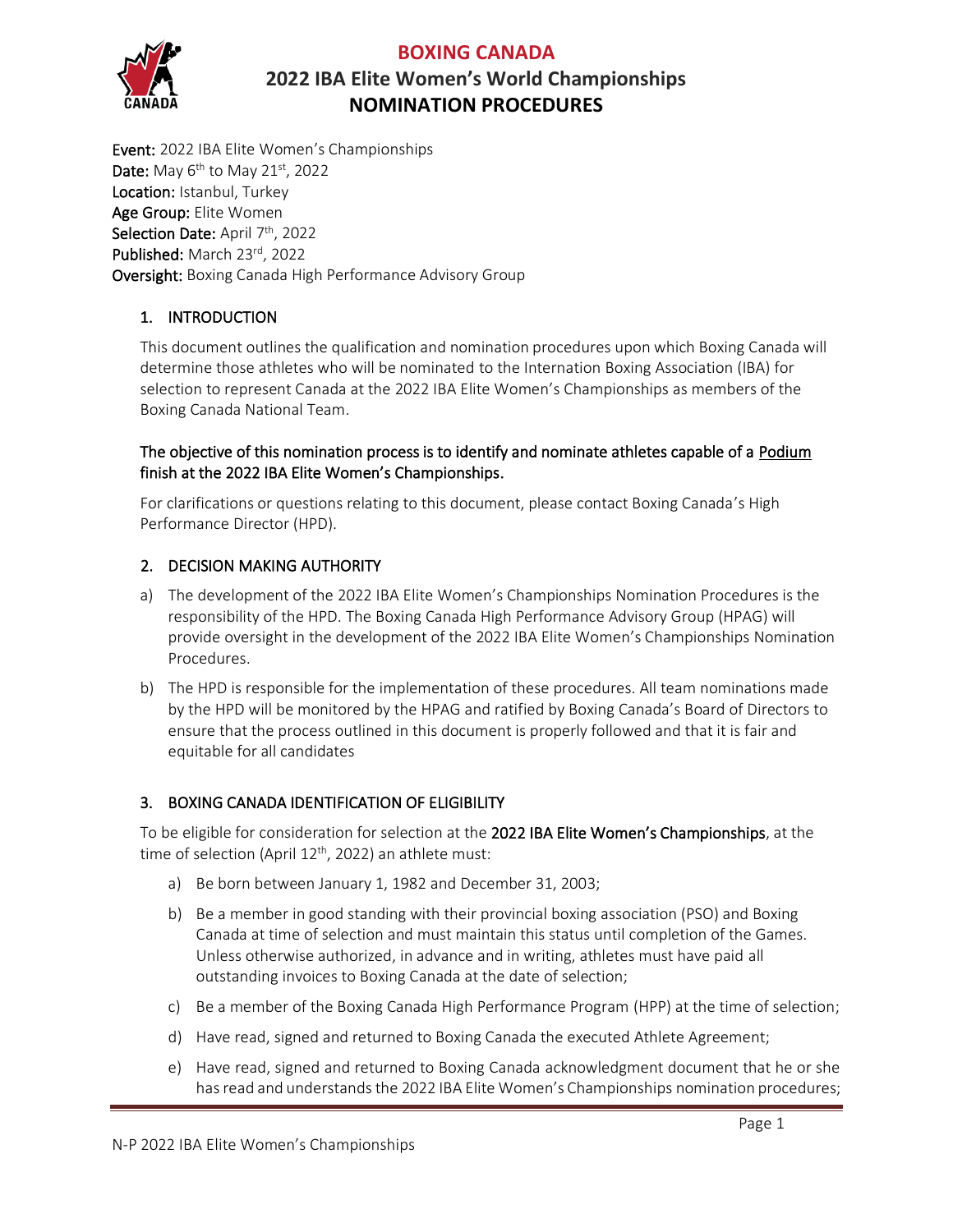

## **BOXING CANADA 2022 IBA Elite Women's World Championships NOMINATION PROCEDURES**

- f) Have completed all relevant CCES anti-doping requirements;
- g) Be a Canadian citizen in accordance with Rule 41 of the Olympic Charter;
- h) Have a valid Canadian passport with an expiry of at least 6 months from the conclusion of the 2022 IBA Elite Women's Championships (October 23rd, 2022);
- i) Meet the International Olympic Committee requirements to be eligible to represent Canada at major international events.

#### 4. TEAM SIZE

Boxing Canada will have a team size of no more than 12 athletes (IBA weight categories).

#### 5. ELIGIBLE WEIGHT CATEGORIES

This selection procedure applies to Elite Women eligible IBA weight categories:

| Women's |  |  |
|---------|--|--|
| 48kg    |  |  |
| 50kg    |  |  |
| 52kg    |  |  |
| 54kg    |  |  |
| 57kg    |  |  |
| 60kg    |  |  |
| 63kg    |  |  |
| 66kg    |  |  |
| 70kg    |  |  |
| 75kg    |  |  |
| 81kg    |  |  |
| +81kg   |  |  |

#### 6. BOXING CANADA SELECTION CRITERIA

The specific nomination criteria below are the criteria used to select athletes and will determine the order of selection for available positions at the 2022 IBA Elite Women's Championships.

| <b>CRITERIA</b> |                                                                                                                  |  |
|-----------------|------------------------------------------------------------------------------------------------------------------|--|
| Priority 1      | Top 5 finish at the 2021 Olympic Games                                                                           |  |
| Priority 2      | Podium finish at the 2022 AMBC Elite Men & Women Continental Championships<br>with a minimum of one (1) victory. |  |

## 7. INJURY OF A TEAM MEMBER DURING PREPARATION PHASE

Athletes are required to report all performance-limiting injuries or medical operations that occur after their selection. An injured athlete that is unable to undergo full training, including regular scrimmage during the two-week period prior to departure, may be withdrawn from the team.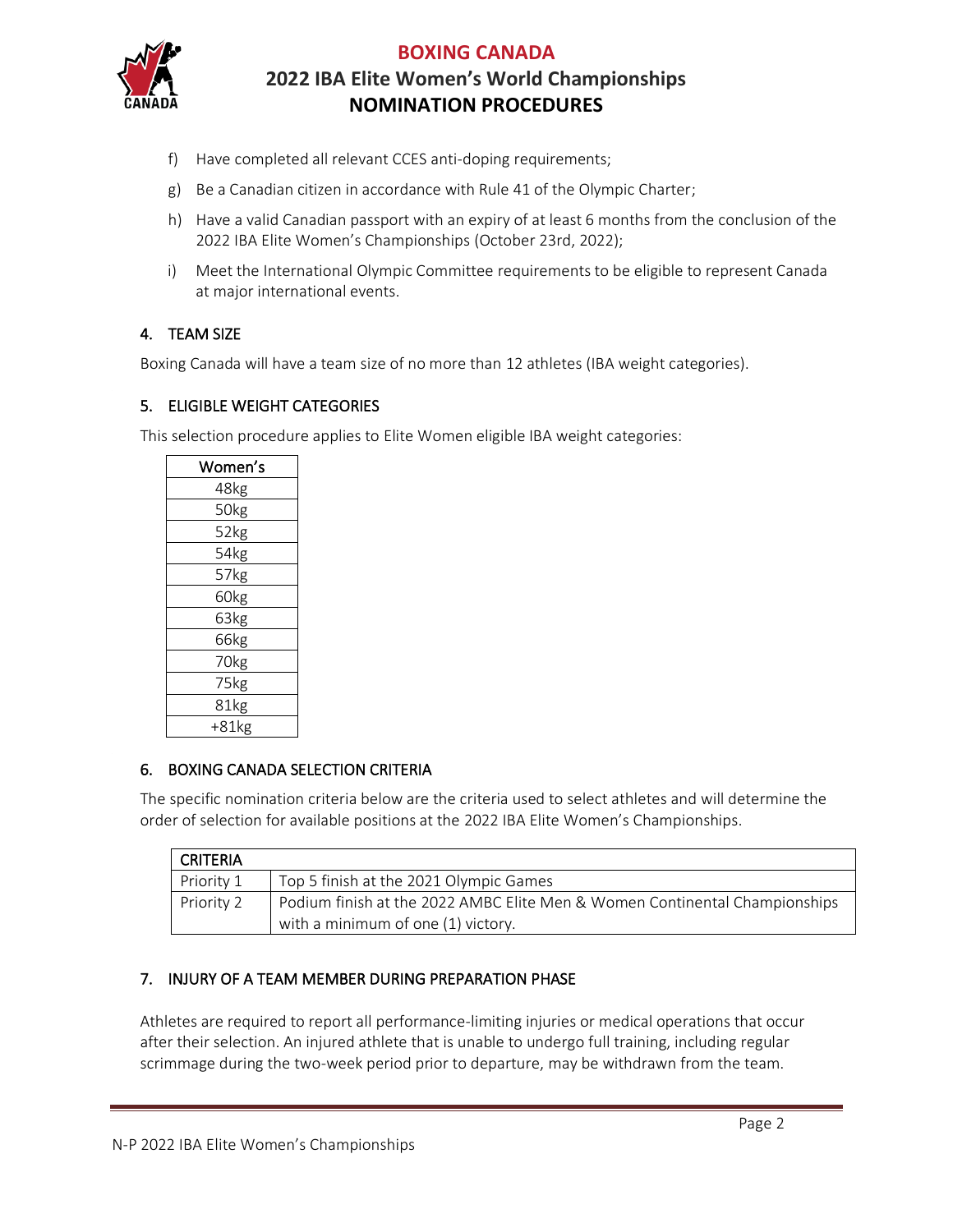

# **BOXING CANADA 2022 IBA Elite Women's World Championships NOMINATION PROCEDURES**

## 8. ALTERNATES

Boxing Canada is under no obligation to select an alternate. Only athletes who meet standards, as described in the selections criteria above (section 6), may be named as an alternate.

## 9. TRAINING COMMITMENT AND MANDATORY EVENTS

For the 2022 IBA Elite Women's Championships Boxing Canada HPD will design the preparation program (competitions, camps, testing, and training requirements) and Boxing Canada coaching pool will oversee the preparation program. Meeting the requirements of the preparation program is a condition of selection and funding; a failure to live up to the preparation program, as determined by the High Performance Director, will result in withdrawal of selection. Such a recommendation must be supported by the High Performance Committee.

Mandatory events for Qualifying Team Members will be scheduled prior to the 2022 IBA Elite Women's Championships. Subject to prior authorization by HPD, Full participation (every training session) is mandatory and failure to participate will result in removal from participation as a Qualifying Team Member in the 2022 IBA Elite Women's Championships.

Here are the relevant dates and respective location for the mandatory events (subject to change):

• Event – Pre-competition 2022 IBA Elite Women's Championships Training Camp: April 24<sup>th</sup> to May 5th, 2022 / Venue TBC

The objective of these events is to ensure the athletes are consistent with the Boxing Canada Gold Medal Profil (GMP) and Winning Style (WS) parameters, aimed at aligning competition behaviours to what is required to achieve top international.

## 10. COVID-19

Full compliance to the Covid-19 protocols prescribed by the Boxing Canada Covid Group leading, during or after participating in the 2022 IBA Elite Women's Championships. Failure to comply to the Covid-19 protocol prescribed by Boxing Canada Covid Group will automatically result in removal from participation as a Qualifying Team Member in the 2022 IBA Elite Women's Championships.

## 11. REMOVAL OF A BOXER FROM TEAM

Boxing Canada may, at any time, disqualify an athlete from being considered for nomination to the 2022 IBA Elite Women's Championships team or remove an athlete after selection based on current or past behaviour of the athlete that is inconsistent with Boxing Canada's Athlete's Agreements, Commitment, Covid-19 protocol, monitoring conditions assigned to them, Rules, Regulations, Code of Conduct or failure to attend mandatory events.

An athlete will be removed from being considered for nomination to the 2022 IBA Elite Women's Championships Team or removed after selection if he/she is found to be in violation of any antidoping policy or procedure as outlined by Boxing Canada, World Anti-Doping Agency (WADA), and the Canadian Centre for Ethics in Sport (CCES).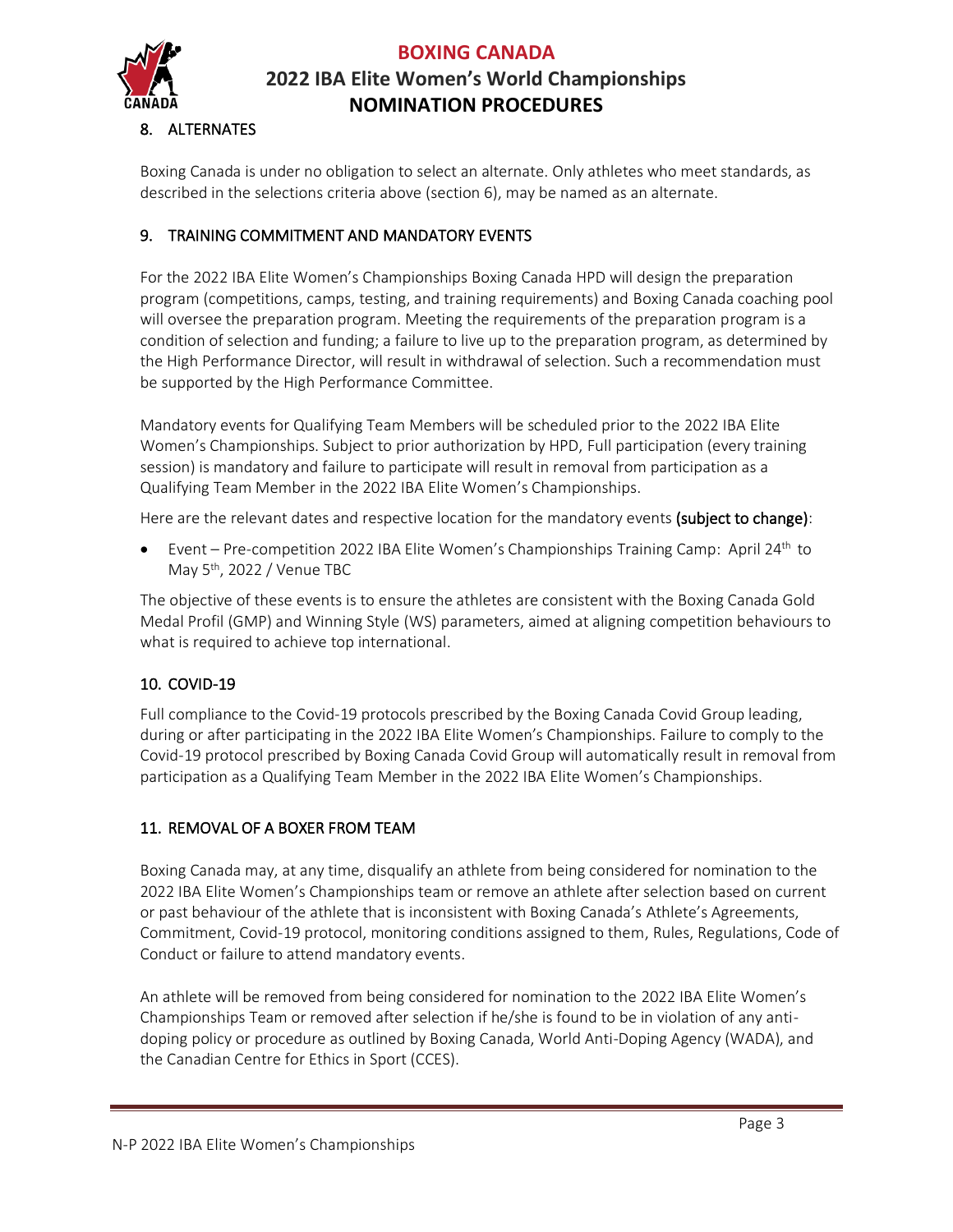

#### **BOXING CANADA**

# **2022 IBA Elite Women's World Championships NOMINATION PROCEDURES**

In the event that a selected athlete should be removed from the team after April 24<sup>th</sup>, no replacement will be selected for that weight category.

## 12. ATHLETES FUNDING SUPPORT

For Qualifying Team Members, the following expense associated with the designated events will be taken from the athlete's program fee (6000\$).

2022 IBA Elite Women's Championships Training Camp:

For the Qualifying Team Member they will be charged for airfaire, accomodation and meal expenses associated to Pre-competition 2022 IBA Elite Women's Championships.

2022 IBA Elite Women's Championships:

All selected athletes will be fully funded.

Each athlete will receive a financial statement shortly after the event.

## 13. AMENDMENTS TO THIS POLICY

In situations where unforeseen circumstances do not allow the selection process to be fairly and objectively applied, the High Performance Director, in consultation with the HPAG, reserves the right to rule on an appropriate course of action.

## 14. APPEALS

Appeals to Boxing Canada's nominations will be subject to the Appeal Policy of Boxing Canada, which is available on Boxing Canada's website ([www.boxingcanada.org\)](http://www.boxingcanada.org/)

## 15. TEAM ANNOUNCEMENT

Boxing Canada will announce the team through established communication channels (branches, Boxing Canada website and social media). Athlete implicated in the nomination procedures will be contacted directly on the day of the team selection.

## 16. CHANGES TO THIS DOCUMENT

Boxing Canada's HPD in consultation with the HPAG reserves the right to make changes to this document prior to the selection date, under the following circumstances:

When additional (or altered) information that is deemed relevant by the HPD to the criteria is provided by external parties, such as (but not limited to) an event organizing committee, Sport Canada, IOC, COC, IBA, AMBC or any other relevant organization;

To correct, clarify or amend any inconsistencies, errors or omissions in the criteria.

Any changes to this document shall be be monitored by the HPAG and ratified by Boxing Canada's Board of Directors then communicated directly to all Elite National Team Pool Members and published on Boxing Canada's website.